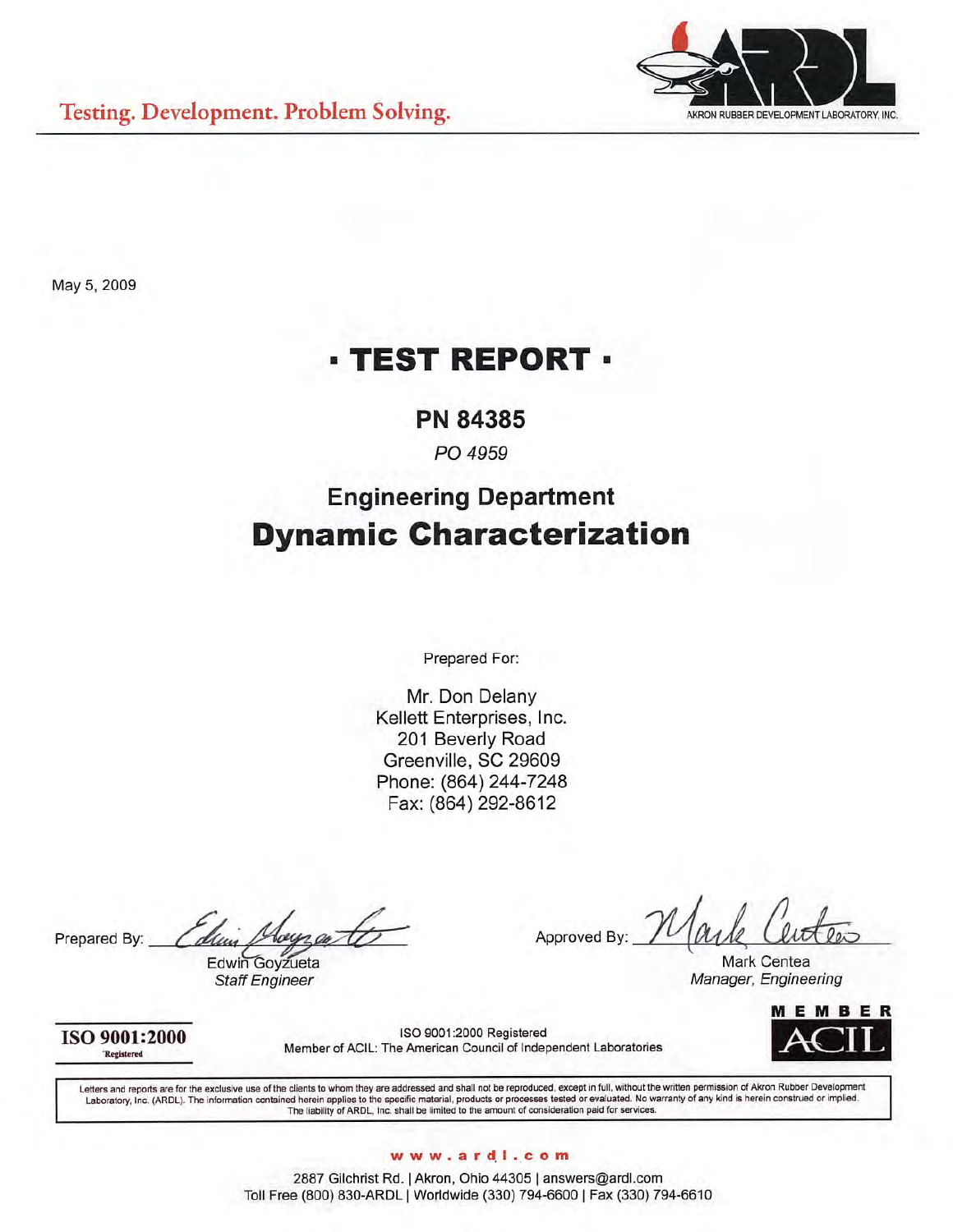May 5, 2009

Mr. Don Delany Page 2 of 6<br>
Mr. Don Delany Page 2 of 6<br>
Page 2 of 6 Kellett Enterprises, Inc.

201 Beverly Road Greenville, SC 29609 Phone: (864) 244-7248 Fax: (864) 292-8612

**Subject:** Dynamic Characterization

Received: One (1) material identified as LP-13 Lite 1/4" Cushion

#### **Dynamic Characterization:**

Test Parameters:

Specimen: 2.0 inch x 2.0 inch x 1/4 inch thk. Pressure Sweep: 25-500 Psi, 25 Psi increments (Compression)<br>Frequency Sweep: 10-60 Hz, 10 Hz increments Frequency Sweep: 10-60 Hz, 10 Hz increments<br>Amplitude: 0.001 inch (p-p) Amplitude: 0.001 inch (p-p)<br>Equipment: MTS 831.20 Ela Equipment: MTS 831.20 Elastomer Test System<br>
Test Fixture: Compression Platens Compression Platens<br> $23^{\circ}C$ Temperature:

Procedure: Each specimen was stabilized at test temperature for at least 24 hours prior to being mounted on the MTS machine for testing. The actuator was positioned, the load and displacement were zeroed, and the test was begun following the parameters above.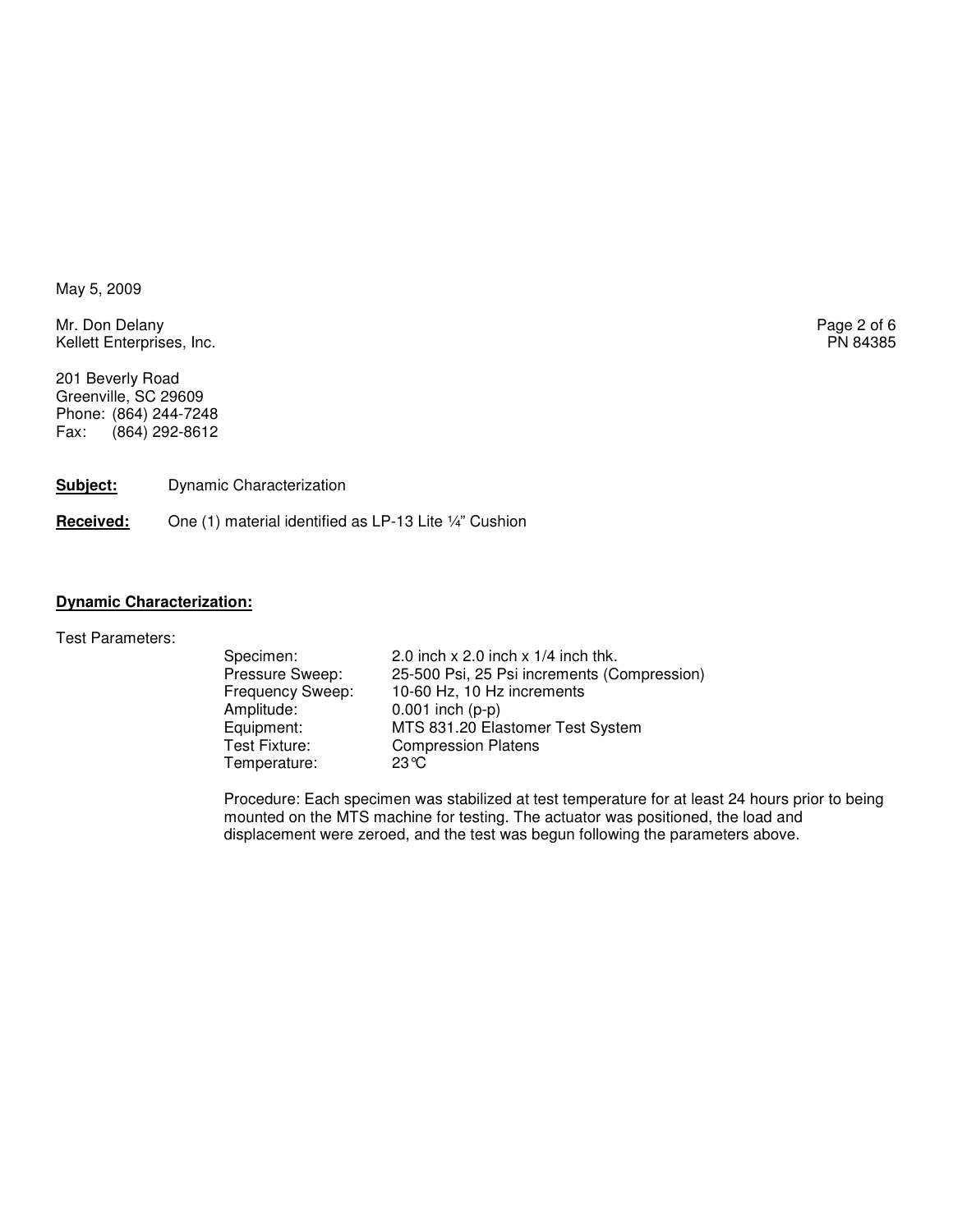Mr. Don Delany Page 3 of 6 Kellett Enterprises, Inc. PN 84385

### **Test Results:**

| <b>Specified</b><br><b>Frequency</b> | <b>Specified</b><br><b>Mean Level</b> | <b>Pressure</b> | <b>Overall</b><br><b>Displacement</b> | <b>Neoprene</b><br><b>Displacement</b> | <b>Damping</b><br><b>Coefficient</b> |
|--------------------------------------|---------------------------------------|-----------------|---------------------------------------|----------------------------------------|--------------------------------------|
| <b>Hz</b>                            | N                                     | <b>PSI</b>      | mm                                    | ℅                                      | N-Sec/mm                             |
| 10                                   | 444.82                                | 25.00           | 0.12                                  | 1.91                                   | 108.06                               |
| 10                                   | 889.64                                | 50.00           | 0.17                                  | 2.74                                   | 127.11                               |
| 10                                   | 1334.47                               | 75.00           | 0.23                                  | 3.61                                   | 124.40                               |
| 10                                   | 1779.29                               | 100.00          | 0.30                                  | 4.67                                   | 121.22                               |
| 10                                   | 2224.11                               | 125.00          | 0.38                                  | 5.94                                   | 128.33                               |
| 10                                   | 2668.93                               | 150.00          | 0.47                                  | 7.41                                   | 119.86                               |
| 10                                   | 3113.76                               | 175.00          | 0.59                                  | 9.25                                   | 125.13                               |
| 10                                   | 3558.58                               | 200.00          | 0.72                                  | 11.26                                  | 119.94                               |
| 10                                   | 4003.40                               | 225.00          | 0.86                                  | 13.53                                  | 122.90                               |
| 10                                   | 4448.22                               | 250.00          | 1.01                                  | 15.84                                  | 131.35                               |
| 10                                   | 4893.04                               | 275.00          | 1.15                                  | 18.13                                  | 132.17                               |
| 10                                   | 5337.87                               | 300.00          | 1.29                                  | 20.29                                  | 131.05                               |
| 10                                   | 5782.69                               | 325.00          | 1.42                                  | 22.29                                  | 138.51                               |
| 10                                   | 6227.51                               | 350.00          | 1.53                                  | 24.03                                  | 135.07                               |
| 10                                   | 6672.33                               | 375.00          | 1.62                                  | 25.59                                  | 131.33                               |
| 10                                   | 7117.15                               | 400.00          | 1.71                                  | 26.95                                  | 131.07                               |
| 10                                   | 7561.98                               | 425.00          | 1.79                                  | 28.15                                  | 125.37                               |
| 10                                   | 8006.80                               | 450.00          | 1.85                                  | 29.20                                  | 115.76                               |
| 10                                   | 8451.62                               | 475.00          | 1.91                                  | 30.11                                  | 121.26                               |
| 10                                   | 8896.44                               | 500.00          | 1.96                                  | 30.92                                  | 107.49                               |

**Figure 1: Dynamic Characterization Results At 10 Hz** 

| <b>Specified</b><br><b>Frequency</b> | <b>Specified</b><br><b>Mean Level</b> | <b>Pressure</b> | <b>Overall</b><br><b>Displacement</b> | <b>Neoprene</b><br><b>Displacement</b> | <b>Damping</b><br><b>Coefficient</b> |
|--------------------------------------|---------------------------------------|-----------------|---------------------------------------|----------------------------------------|--------------------------------------|
| Hz                                   | N                                     | <b>PSI</b>      | mm                                    | %                                      | N-Sec/mm                             |
| 20                                   | 444.82                                | 25.00           | 0.13                                  | 2.02                                   | 57.84                                |
| 20                                   | 889.64                                | 50.00           | 0.18                                  | 2.86                                   | 60.03                                |
| 20                                   | 1334.47                               | 75.00           | 0.24                                  | 3.76                                   | 62.02                                |
| 20                                   | 1779.29                               | 100.00          | 0.31                                  | 4.86                                   | 58.29                                |
| 20                                   | 2224.11                               | 125.00          | 0.39                                  | 6.16                                   | 62.84                                |
| 20                                   | 2668.93                               | 150.00          | 0.49                                  | 7.69                                   | 61.97                                |
| 20                                   | 3113.76                               | 175.00          | 0.61                                  | 9.57                                   | 59.40                                |
| 20                                   | 3558.58                               | 200.00          | 0.74                                  | 11.63                                  | 61.64                                |
| 20                                   | 4003.40                               | 225.00          | 0.88                                  | 13.91                                  | 62.84                                |
| 20                                   | 4448.22                               | 250.00          | 1.03                                  | 16.23                                  | 63.15                                |
| 20                                   | 4893.04                               | 275.00          | 1.17                                  | 18.50                                  | 62.13                                |
| 20                                   | 5337.87                               | 300.00          | 1.31                                  | 20.62                                  | 63.79                                |
| 20                                   | 5782.69                               | 325.00          | 1.43                                  | 22.58                                  | 62.96                                |
| 20                                   | 6227.51                               | 350.00          | 1.54                                  | 24.30                                  | 64.47                                |
| 20                                   | 6672.33                               | 375.00          | 1.64                                  | 25.82                                  | 67.44                                |
| 20                                   | 7117.15                               | 400.00          | 1.72                                  | 27.16                                  | 65.20                                |
| 20                                   | 7561.98                               | 425.00          | 1.80                                  | 28.32                                  | 62.46                                |
| 20                                   | 8006.80                               | 450.00          | 1.86                                  | 29.35                                  | 67.05                                |
| 20                                   | 8451.62                               | 475.00          | 1.92                                  | 30.24                                  | 54.01                                |
| 20                                   | 8896.44                               | 500.00          | 1.97                                  | 31.03                                  | 51.52                                |

**Figure 2: Dynamic Characterization Results At 20 Hz**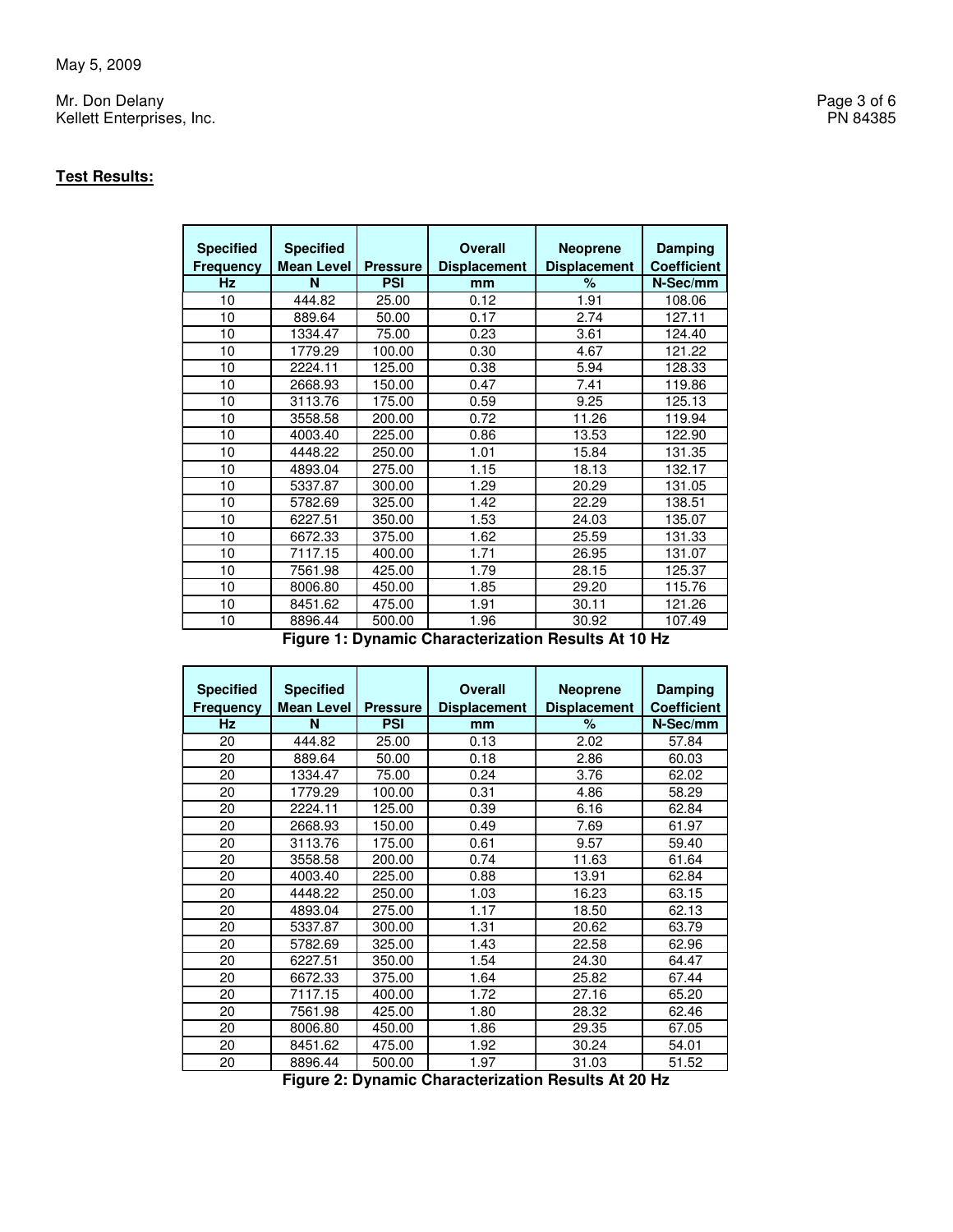Mr. Don Delany Page 4 of 6<br>
Mr. Don Delany Page 4 of 6<br>
Page 4 of 6 Kellett Enterprises, Inc.

> **Specified Frequency Specified Mean Level Pressure**<br>N<br>PSI **Overall Displacement Neoprene Displacement Damping Coefficient Hz PSI mm 1 % N-Sec/mm 444.82 25.00 0.13 2.09 39.79** 30 444.82 25.00 0.13 2.09 39.79 30 889.64 50.00 0.19 2.95 42.93 30 1334.47 75.00 0.25 3.88 40.18 30 1779.29 100.00 0.32 5.00 42.69 30 2224.11 125.00 0.40 6.35 39.57 30 2668.93 150.00 0.50 7.93 39.39 30 3113.76 175.00 0.63 9.84 41.21 30 3558.58 200.00 0.76 11.94 41.53 30 4003.40 225.00 0.90 14.25 40.73 30 4448.22 250.00 1.05 16.56 41.72 30 4893.04 275.00 1.19 18.81 30 5337.87 300.00 1.33 20.93 41.42 30 5782.69 325.00 1.45 22.84 42.07 30 6227.51 350.00 1.56 24.53 44.39 30 6672.33 375.00 1.65 26.03 43.63 30 7117.15 400.00 1.74 27.33 42.80 30 7561.98<br>30 8006.80 30 8006.80 450.00 1.87 29.48 40.92<br>30 8451.62 475.00 1.93 30.35 37.06 30 8451.62 475.00 1.93 30.35 37.06<br>30 8896.44 500.00 1.98 31.13 39.64 8896.44 500.00 1.98 31.13

> > **Figure 3: Dynamic Characterization Results At 30 Hz**

| <b>Specified</b><br><b>Frequency</b> | <b>Specified</b><br><b>Mean Level</b> | <b>Pressure</b> | <b>Overall</b><br><b>Displacement</b> | <b>Neoprene</b><br><b>Displacement</b> | Damping<br><b>Coefficient</b> |
|--------------------------------------|---------------------------------------|-----------------|---------------------------------------|----------------------------------------|-------------------------------|
| <b>Hz</b>                            | N                                     | <b>PSI</b>      | mm                                    | $\%$                                   | N-Sec/mm                      |
| 40                                   | 444.82                                | 25.00           | 0.13                                  | 2.11                                   | 29.66                         |
| 40                                   | 889.64                                | 50.00           | 0.19                                  | 3.01                                   | 31.24                         |
| 40                                   | 1334.47                               | 75.00           | 0.25                                  | 3.98                                   | 30.60                         |
| 40                                   | 1779.29                               | 100.00          | 0.33                                  | 5.13                                   | 30.40                         |
| 40                                   | 2224.11                               | 125.00          | 0.41                                  | 6.52                                   | 29.71                         |
| 40                                   | 2668.93                               | 150.00          | 0.52                                  | 8.14                                   | 28.87                         |
| 40                                   | 3113.76                               | 175.00          | 0.64                                  | 10.09                                  | 30.30                         |
| 40                                   | 3558.58                               | 200.00          | 0.78                                  | 12.23                                  | 29.52                         |
| 40                                   | 4003.40                               | 225.00          | 0.92                                  | 14.54                                  | 32.17                         |
| 40                                   | 4448.22                               | 250.00          | 1.07                                  | 16.86                                  | 31.11                         |
| 40                                   | 4893.04                               | 275.00          | 1.21                                  | 19.11                                  | 31.74                         |
| 40                                   | 5337.87                               | 300.00          | 1.35                                  | 21.19                                  | 32.37                         |
| 40                                   | 5782.69                               | 325.00          | 1.47                                  | 23.09                                  | 31.61                         |
| 40                                   | 6227.51                               | 350.00          | 1.57                                  | 24.75                                  | 31.15                         |
| 40                                   | 6672.33                               | 375.00          | 1.67                                  | 26.23                                  | 32.00                         |
| 40                                   | 7117.15                               | 400.00          | 1.75                                  | 27.51                                  | 32.43                         |
| 40                                   | 7561.98                               | 425.00          | 1.82                                  | 28.62                                  | 32.19                         |
| 40                                   | 8006.80                               | 450.00          | 1.88                                  | 29.61                                  | 28.42                         |
| 40                                   | 8451.62                               | 475.00          | 1.93                                  | 30.46                                  | 27.75                         |
| 40                                   | 8896.44                               | 500.00          | 1.98                                  | 31.21                                  | 27.88                         |

**Figure 4: Dynamic Characterization Results At 40 Hz**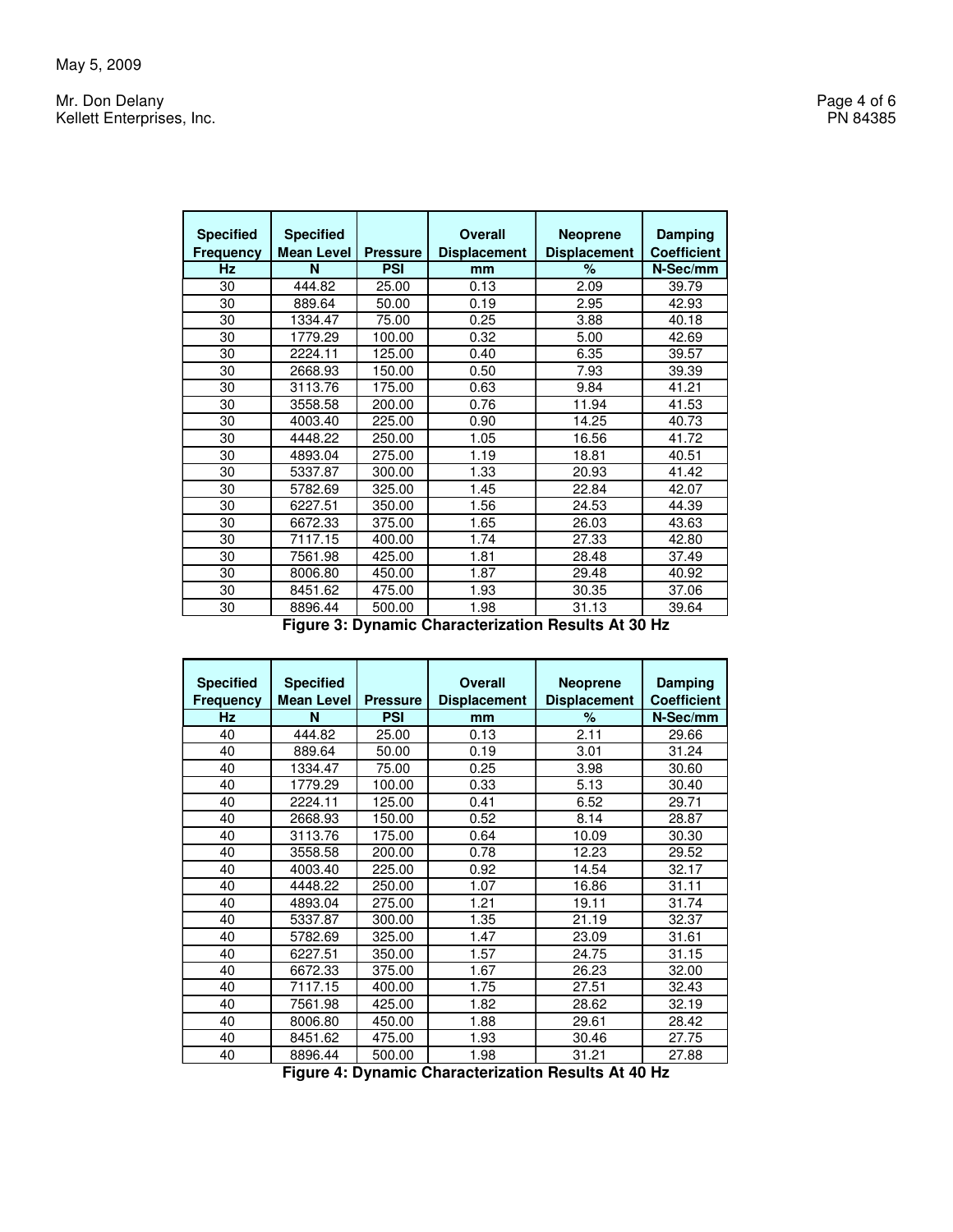Mr. Don Delany Page 5 of 6<br>
Mr. Don Delany Page 5 of 6<br>
Page 5 of 6 Kellett Enterprises, Inc.

> **Specified Frequency Specified Mean Level Pressure Overall Displacement Neoprene Displacement Damping Coefficient Hz N PSI mm % N-Sec/mm** 50 444.82 25.00 0.14 2.15 23.75 50 889.64 50.00 0.20 3.08 24.50 50 1334.47 75.00 0.26 4.07 22.93 50 1779.29 100.00 0.33 5.26 23.07 50 2224.11 125.00 0.42 6.66 25.12 50 2668.93 150.00 0.53 8.33 23.91 50 3113.76 175.00 0.66 10.34 24.60 50 3558.58 200.00 0.79 12.50 23.91 50 4003.40 225.00 0.94<br>50 4448.22 250.00 1.09 50 4448.22 250.00 1.09 17.14 24.51 50 4893.04 275.00 1.23<br>50 5337.87 300.00 1.36 50 5337.87 300.00 1.36 21.44 25.11 50 5782.69 325.00 1.48 23.32 27.66 50 6227.51 350.00 1.58 24.95 27.15 50 6672.33 375.00 1.68 26.39 25.81 50 7117.15 400.00 1.76 27.67 25.42 50 7561.98 425.00 1.83 28.76 24.38 50 8006.80 450.00 1.89 29.73 23.04 50 8451.62 475.00 1.94 30.56 22.10 50 8896.44 500.00 1.99 31.30 21.00

> > **Figure 5: Dynamic Characterization Results At 50 Hz**

| <b>Specified</b><br><b>Frequency</b> | <b>Specified</b><br><b>Mean Level</b> | <b>Pressure</b> | <b>Overall</b><br><b>Displacement</b> | <b>Neoprene</b><br><b>Displacement</b> | Damping<br><b>Coefficient</b> |
|--------------------------------------|---------------------------------------|-----------------|---------------------------------------|----------------------------------------|-------------------------------|
| <b>Hz</b>                            | N                                     | <b>PSI</b>      | mm                                    | %                                      | N-Sec/mm                      |
| 60                                   | 444.82                                | 25.00           | 0.14                                  | 2.19                                   | 19.78                         |
| 60                                   | 889.64                                | 50.00           | 0.20                                  | 3.13                                   | 21.60                         |
| 60                                   | 1334.47                               | 75.00           | 0.26                                  | 4.16                                   | 20.61                         |
| 60                                   | 1779.29                               | 100.00          | 0.34                                  | 5.37                                   | 19.44                         |
| 60                                   | 2224.11                               | 125.00          | 0.43                                  | 6.82                                   | 21.01                         |
| 60                                   | 2668.93                               | 150.00          | 0.54                                  | 8.52                                   | 20.60                         |
| 60                                   | 3113.76                               | 175.00          | 0.67                                  | 10.55                                  | 19.59                         |
| 60                                   | 3558.58                               | 200.00          | 0.81                                  | 12.75                                  | 19.95                         |
| 60                                   | 4003.40                               | 225.00          | 0.96                                  | 15.09                                  | 20.92                         |
| 60                                   | 4448.22                               | 250.00          | 1.11                                  | 17.40                                  | 21.45                         |
| 60                                   | 4893.04                               | 275.00          | 1.25                                  | 19.63                                  | 20.39                         |
| 60                                   | 5337.87                               | 300.00          | 1.38                                  | 21.67                                  | 21.42                         |
| 60                                   | 5782.69                               | 325.00          | 1.49                                  | 23.52                                  | 21.92                         |
| 60                                   | 6227.51                               | 350.00          | 1.60                                  | 25.14                                  | 20.66                         |
| 60                                   | 6672.33                               | 375.00          | 1.69                                  | 26.56                                  | 21.05                         |
| 60                                   | 7117.15                               | 400.00          | 1.76                                  | 27.79                                  | 20.25                         |
| 60                                   | 7561.98                               | 425.00          | 1.83                                  | 28.89                                  | 20.24                         |
| 60                                   | 8006.80                               | 450.00          | 1.89                                  | 29.83                                  | 18.76                         |
| 60                                   | 8451.62                               | 475.00          | 1.95                                  | 30.66                                  | 17.20                         |
| 60                                   | 8896.44                               | 500.00          | 1.99                                  | 31.38                                  | 16.29                         |

**Figure 6: Dynamic Characterization Results At 60 Hz**